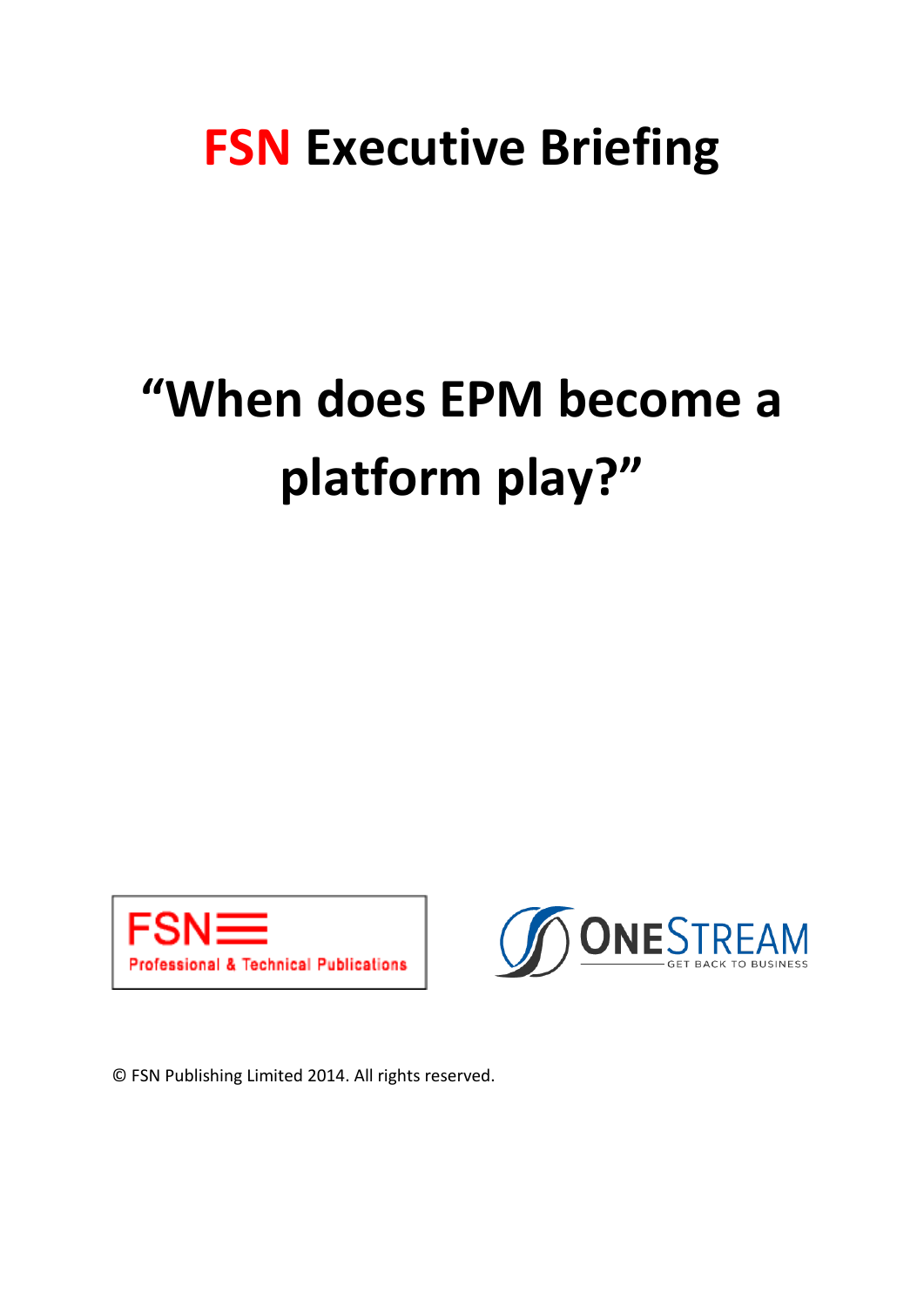**In a world where around 50 percent of businesses are actively seeking to harvest the 'wisdom of the crowds', enlightened software vendors are beginning to leverage crowdsourcing principles to quickly bring innovative and valuable ideas to market. And when these ideas are melded with a new generation of Enterprise Performance Management (EPM) solutions and almost limitless computing power, the results have the potential to transform the scope, speed and quality of financial reporting, says Gary Simon, Managing Editor, FSN (Financial Systems News) in this new Executive Briefing.**

### **"When does EPM become a platform play?"**

#### **by Gary Simon**

*Gary Simon is Group Publisher of FSN Publishing Limited and Managing Editor of FSN Newswire. He is a graduate of London University, a Fellow of the Institute of Chartered Accountants in England and Wales and a Fellow of the British Computer Society with more than 27 years' experience of implementing management and financial reporting systems. He is the author of four books, many product reviews and whitepapers and as a leading authority on the financial systems market is a popular and independent speaker on market developments. Formerly a partner in Deloitte for more than 16 years, he has led some of the most complex information management assignments for global enterprises in the private and public sector.*

#### **Introduction**

Today's businesses are operating in a very complex economic environment, marked by greater uncertainty and financial risk, burdensome regulation, accelerated reporting deadlines and the constant need to keep abreast of operational performance.

Reconciling these seemingly competing priorities can be a huge challenge but in a world where around 50 percent of businesses are actively seeking to harvest the 'wisdom of the crowds', enlightened software vendors are beginning to leverage crowdsourcing principles to quickly bring innovative and valuable ideas to market. And when these ideas are melded with a new generation of Enterprise Performance Management (EPM) solutions and almost limitless computing power, the results have the potential to transform the scope, speed and quality of financial reporting.

#### **Crowd-sourcing**

There is nothing new in software vendors talking to customers. Software vendors have engaged their customers and sought their views and ideas through traditional 'user groups' for decades. But the user-group succeeded or failed depending on the quality of the individual at the helm and they were often narrowly focused on functionality issues rather than broader market developments. Furthermore, with customers spread across the globe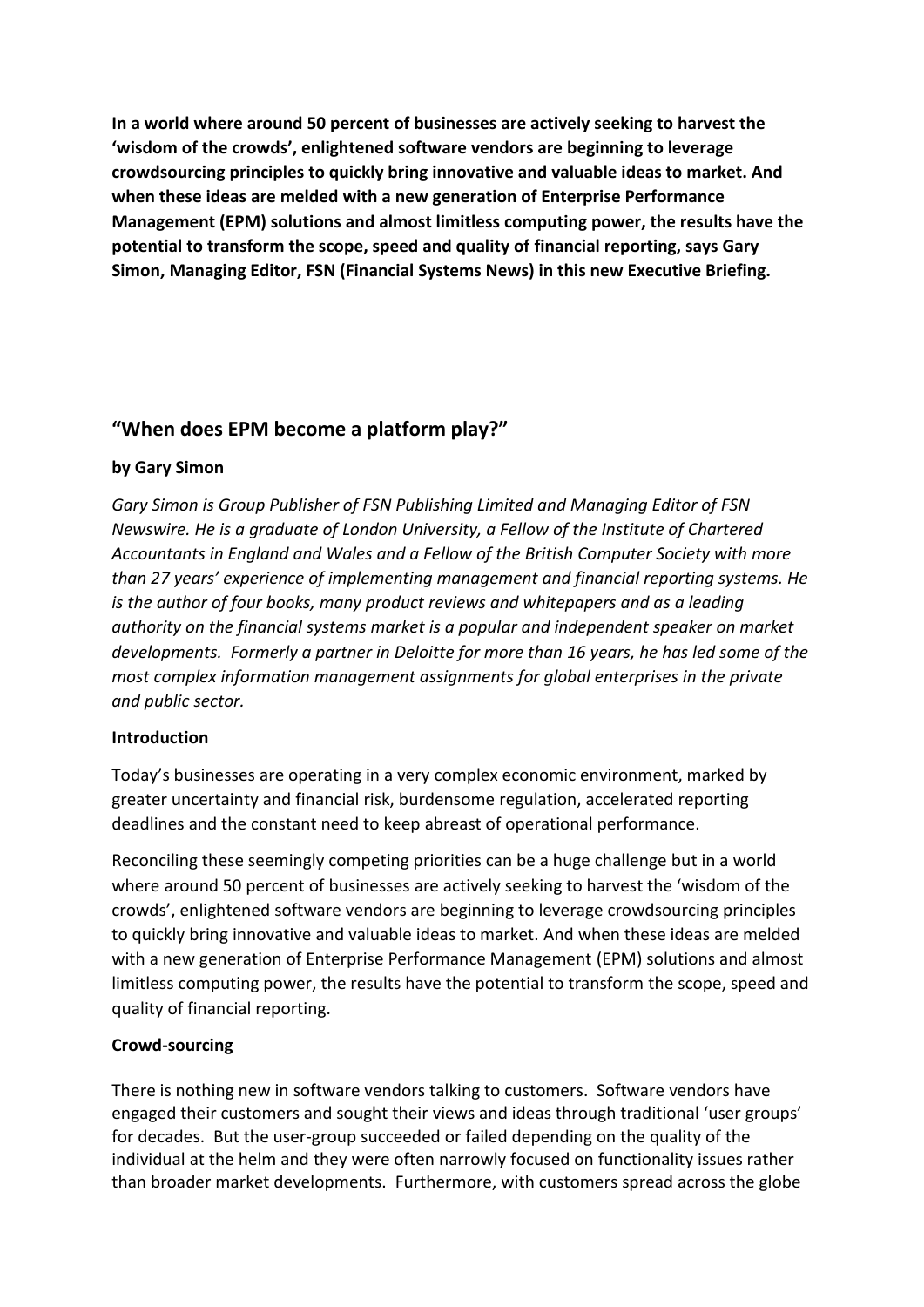and unable to attend regular meetings it sometimes proved difficult to get consensus on the way forward. But the principle was sound, after all the notion that the best ideas for product innovation should come only from software vendors was clearly misplaced.

The example of Danish toy company Lego Group illustrates the point. It planned to launch a new product based on a popular video game. But instead of conceptualizing the product internally via product development,(as it would have done traditionally), the idea for the toy came from an adult Lego fan who submitted the idea through Lego.Cuusoo.Com , a website where Lego enthusiasts submit and vote for new ideas. Within 24 hours the new idea received 10,000 votes and received the green light for production from Lego management within a month.

Crowd-sourcing is particularly suited to software development, especially in areas such as financial reporting and performance management where new market requirements spring up all of the time, domain knowledge vests in a few highly skilled people and the traditional vendor approach simply could not keep up with the rapid pace of chanage. In other words managing product development collaboratively not only harvests some of the best ideas but accelerates 'time to market' by leveraging resources and capability residing in customers as well as software partners and consultants.

#### **The "XF MarketPlace" concept**

The idea of collaborative development is not new and there are many examples of software developed by the open-source community where programmers/developers (sometimes amounting to thousands of people) pitch in to software development. But in the relatively conservative world of financial reporting CFOs fret about standards of software development, testing and quality. So how does one maintain software quality without dampening the spirit of creativity? And can the sharing of intellectual property vested in new product ideas lead to the sharing of commercial benefit as well.

[OneStream](http://www.onestreamsoftware.com/) software is a trendsetter in the EPM sector, creating what it calls a "XF MarketPlace" – literally a marketplace where customers and partners can buy and sell product, benefitting the whole OneStream community by providing choice, while at the same time allowing customers to derive some commercial benefit by leveraging their domain knowledge.

OneStream acts as the 'gate keeper' for quality and consistency, ensuring that every solution has common instructions and conforms to quality standards prior to release. In this way the community can be assured that pre-built solutions can be downloaded and imported as an XML file that works on day one. There are already 15 solutions available which include a "Financial Close Manager"; a "Help Desk" app (internal help desk so large customers' administrators can manage OneStream end user tickets,) an "XBRL taxonomy viewer" and "Mapper".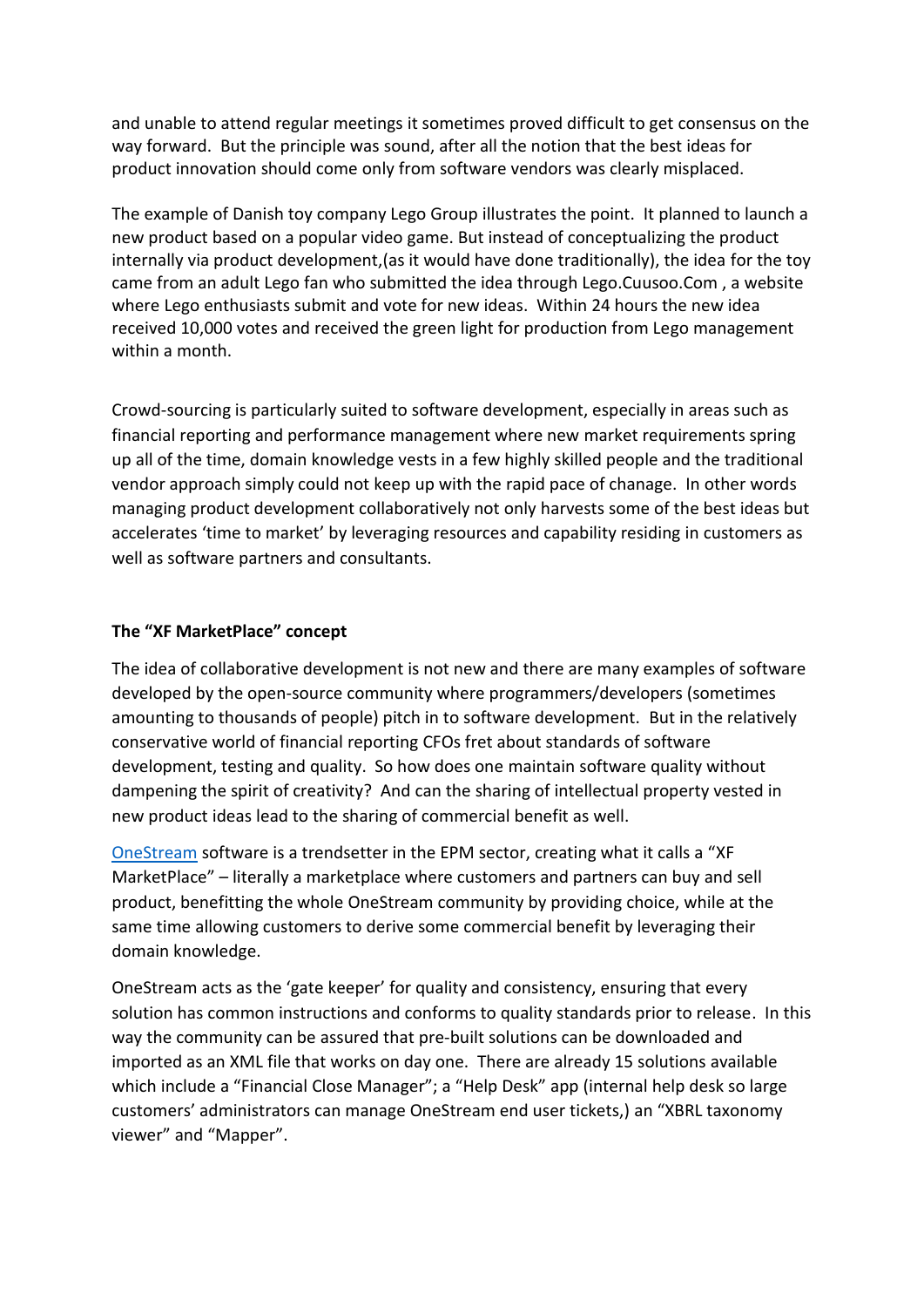Pre-built template solutions include, guided reporting, a starter kit for workforce planning and numerous dashboards and workspace templates which can be readily 'wired' into any OneStream application and used within a matter of hours.

#### **Marketplace or platform?**

But this pioneering approach raises a deeper question. Is [OneStream](http://www.onestreamsoftware.com/) simply facilitating a marketplace in which different participants offer their products to each other or something more profound?

The answer to this lies in the underlying capabilities of the software architecture since the effectiveness of the apps relies on the ease with which innovation can be consumed by existing users. And the critical piece of this jigsaw puzzle is that underpinning the XF MarketPlace, is a unified EPM platform in which all of the core management processes and the solutions that support them are developed in the same environment, i.e. integration is a 'given'. More particularly, all of the solutions can share metadata (for example, accounts and business entities) so that information used by any EPM solution can be shared with another and has the same meaning. All of this means that participants in the XF MarketPlace can take advantage fully of any software innovations.

#### **What next?**

Happily, the emergence of a dependable EPM platform which is infinitely extensible coincides with enormous strides in raw computing power so that scalability is no longer the practical constraint it once was. And it is this which is enabling the rapid trend towards the fusion of financial and operational reporting in the same environment.

In the past, financial (statutory), regulatory, management and operational reporting has been stove-piped into separate applications. This is partly because of performance constraints and partly because it was frequently difficult to handle different management reporting hierarchies and dimensions for operationally relevant reporting in any other way, (even though logically they drew on the same metadata structures and much of the same data). But now, with superior application design which allows multiple dimensions to be maintained in a single application and relatively unconstrained performance, operational data can be merged with financial data to drive, for example, more accurate and insightful forecasts, provide a clearer picture of day-to-day performance and better align decision making to corporate strategy.

A more holistic approach to EPM across the enterprise also reduces the 'time to decision' because management has visibility of the issues and operational performance can be viewed on 'the fly'.

#### **Summary**

The latest generation of EPM products carry significant advantages over the loosely coupled EPM suites of yesteryear. A unified EPM environment, combined with almost limitless